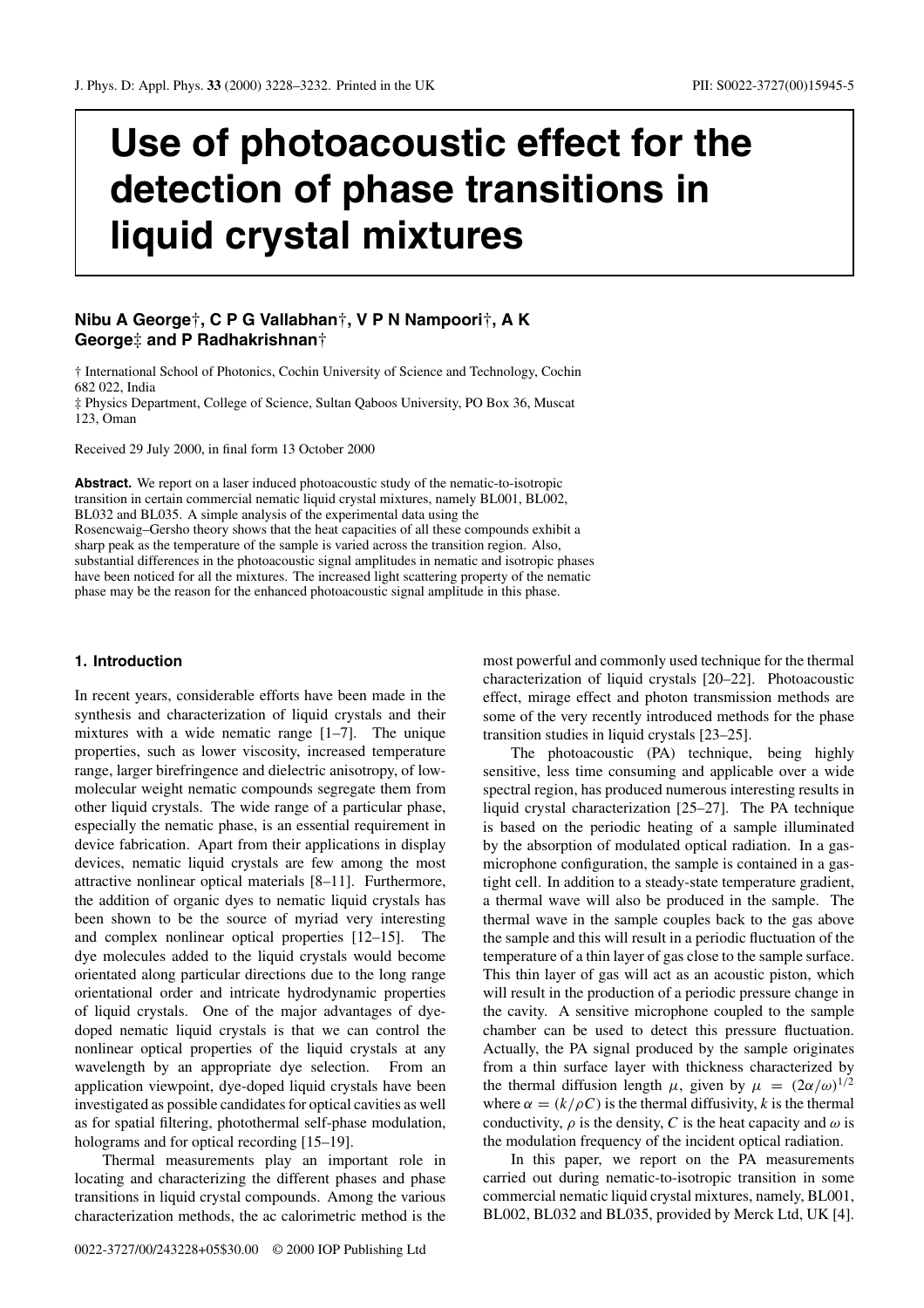Liquid crystals of this series are well known for their wide range of nematic phase, ranging from  $-20$  °C to above  $60^{\circ}$ C, which is a major factor contributing to their practical applications, especially in display devices. Even for quite low modulation frequencies,  $\mu$  is usually in the micrometre range for liquid crystals, and hence just a few milligrams of the sample confined in a small cavity are sufficient for the investigation.

## **2. Theory**

The theory for the PA effect was developed by Rosencwaig and Gersho in 1976 [33]. Basically, it is a one-dimensional heat flow model valid in most cases. For the complex PA signal  $Q = q \exp(-i\psi)$ , with amplitude q and phase  $\psi$ (with respect to the incident radiation), the following equation holds:

$$
Q = \frac{\eta \beta I_0 \gamma_g P_0}{2\sqrt{2}T_0 k l_g a_g \left(\beta^2 - \sigma^2\right)} \tag{1}
$$
\n
$$
\times \left[ \frac{(r-1)(b+1)e^{\sigma l} - (r+1)(b-1)e^{-\sigma l} + 2(b-r)e^{-\beta l}}{(g+1)(b+1)e^{\sigma l} - (g-1)(b-1)e^{-\sigma l}} \right]
$$

where  $I_0$ ,  $P_0$  and  $T_0$  are the incident light intensity, the ambient pressure and temperature in the cell, respectively,  $\gamma_{g}$ is the heat capactiy ratio of the gas,  $\beta$  is the optical absorption coefficient of the sample, l is the sample thickness,  $l_g$  is the thickness of the gas column in the cell, and  $\sigma = (1+i)a$ , with  $a = 1/\mu$  the thermal diffusion coefficient.  $\eta$  is the light to heat conversion efficiency. Furthermore, one has

$$
b = \left(\frac{k_b a_b}{ka}\right) \qquad \quad g = \left(\frac{k_g a_g}{ka}\right) \qquad \quad r = (1 - i)\frac{\beta}{2a}.
$$

Here, the subscripts g and b refer to the gas and the backing material, respectively. When the sample is optically transparent and thermally thick, we can set  $e^{-\beta l} \cong 1 - \beta l$ ,  $e^{-\sigma l} \cong 0$  and  $|r| \ll 1$ . The liquid crystals investigated here are optically transparent and thermally thick under our experimental conditions. The acoustic signal then becomes

$$
Q \cong \frac{-i\gamma P_0 I_0}{4\sqrt{2}T_0 I_g} \frac{\beta \mu_s^2}{a_g k_s}.
$$
 (2)

In this case, only the light absorbed within the first thermal diffusion length contributes to the signal, in spite of the fact that light is being absorbed throughout the length of the sample. Also, since the thermal diffusion length of the sample is smaller than the sample thickness, the backing material would not have any contribution to the PA signal. If we treat  $\beta$  as a constant term, which is a valid approximation for liquid crystals, then the PA signal amplitude is given by

$$
Q = K\left(\frac{\mu_{\rm g}}{T_0}\right)\left(\frac{\mu_{\rm s}^2}{k_{\rm s}}\right) \tag{3}
$$

where the proportionality constant  $K$  includes all the constant terms including  $\beta$ . For air,  $\left(\frac{\mu_{\rm g}}{T_0}\right)$  is a slowly varying function of temperature, which can be evaluated from the thermal parameters of air. The term  $\left(\frac{\mu_s^2}{k_s}\right)$  is equal to  $\left(\frac{2}{\omega \rho_s C_s}\right)$  where  $\omega$ is the chopping frequency,  $\rho_s$  and  $C_s$  are the density and heat capacity of the sample, respectively. Hence, the reciprocal of the PA signal amplitude multiplied by  $\left(\frac{\mu_{\rm g}}{T_0}\right)$  will be a quantity proportional to the heat capacity of the sample.



**Figure 1.** Cross-sectional view of the photoacoustic cell: W, the glass window; LC, the liquid crystal; T, the thermocouple; S, the stainless steel body; H, the heater coil; ST, the stainless steel tube; M, the microphone.

#### **3. Experimental set-up**

The experimental set-up used for the present investigation consists of an argon ion laser operating at 488 nm as the excitation source. A home-built resonant PA cell with a gas-microphone configuration was used for the studies. The cross-sectional view of the PA cell is shown in figure 1. To protect the microphone from damage due to the increased temperature of the sample chamber, the microphone chamber was kept away from the sample compartment and both the chambers were acoustically coupled through a thin walled stainless steel reservoir. The laser beam at a power level of 20 mW was mechanically chopped at 344 Hz and defocused so as to illuminate the entire surface of the sample kept inside the highly polished cavity of the PA cell. Defocusing was carried out to reduce the local heating effect on the sample surface and to ensure that the signal is contributed by the entire sample. A chromal–alumel thermocouple, together with an electrical heating element attached to the cell body and a temperature controller, were used to measure and control the temperature of the sample. A scanning rate of 200 millikelvin per minute was used throughout the measurements. The signal was then detected using an electret microphone (Knowles BT1834) and the microphone output was processed using a lock-in amplifier (Stanford Research Systems-SR 510). As the behaviour of the PA signal profile was found to be affected by too high a laser intensity and by a high heating rate, great care was taken in the choice of the laser beam intensity as well as the heating rate.

The samples used for the investigations were specially synthesized, wide nematic range liquid crystal mixtures meant for device fabrication. Since all these materials are optically transparent at 488 nm wavelength, we added an organic dye Eosin (0.5% by weight) to enhance the light absorption at this wavelength. High thermal stability, as well as the good photostability of the dye, has been taken into account in the selection of Eosin as the dopant. It has already been reported that the very low concentrations of dyes in the liquid crystals will not affect the thermal properties or transition temperatures to any significant extent [27]. The liquid crystal samples kept inside the PA cell have a thickness of around 2 mm. Under these conditions, the sample is thermally thick and optically thin. Measurements were carried out by heating the sample starting from the nematic phase.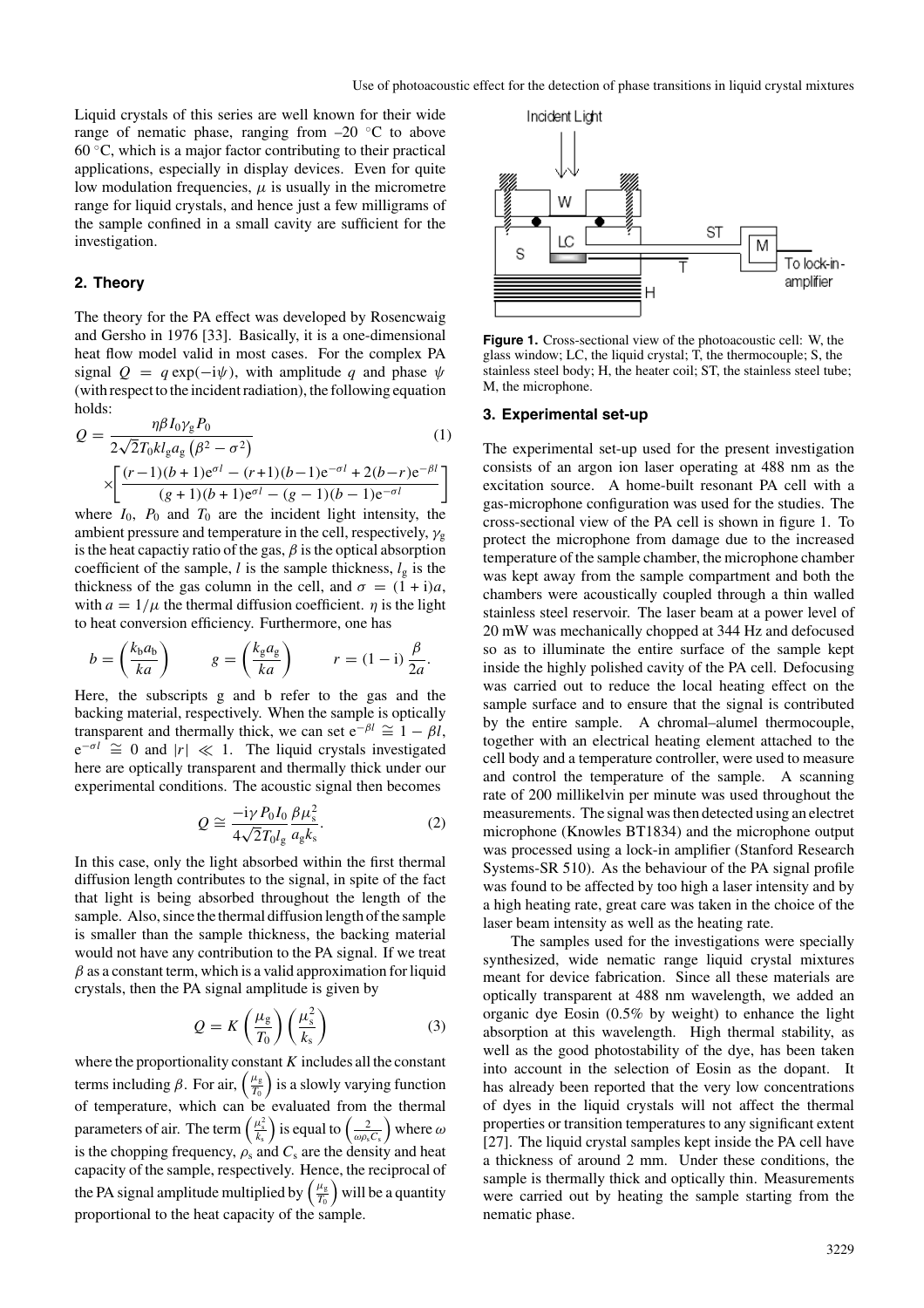

**Figure 2.** Photoacoustic signal amplitude versus temperature for the liquid crystals  $(a)$  BL001 and  $(b)$  BL002.

# **4. Results and discussion**

Photoacoustic measurements were made on four nematic liquid crystal mixtures, namely BL001, BL002, BL032 and BL035, which are the trade names provided by Merck Ltd. All the above liquid crystals were in the nematic phase at room temperature and transform to the isotropic liquid phase at elevated temperatures. The PA signal response of the liquid crystals BL001 and BL002, recorded during the heating process, is shown in figures  $2(a)$  and  $2(b)$ . From these plots it is clear that, as the temperature crosses the transition point, the PA signal amplitude changes from a maximum to a minimum. The exact values of the transition temperatures were determined from the derivative plot of the PA signal amplitude. The derivative plots show minima at 60.8 ◦C and 71.8 ◦C for BL001 and BL002, respectively. The observed transition temperatures are in close agreement with the thermal data provided by Merck Ltd [4].

Similar observations have also been made in the liquid crystals BL032 and BL035, and the PA signal profiles during the nematic-to-isotropic transition of these liquid crystals are



**Figure 3.** Photoacoustic signal amplitude versus temperature for the liquid crystals  $(a)$  BL032 and  $(b)$  BL035.

shown in figures  $3(a)$  and  $3(b)$ . The nematic-to-isotropic transition temperatures of these liquid crystals were also determined from the derivative plots and are located at 86.7 ◦C and 95.7 ◦C for BL032 and BL035, respectively. These values are also in close agreement with the thermal data provided by the manufacturer [4]. The present observations also confirm that the addition of trace amounts of dye to the liquid crystals has not affected the transition temperature in any significant manner.

From figures 2 and 3, it is clear that there is a gradual increase in the PA signal in the nematic phase as the temperature approaches the transition temperature. It is a well-known fact that the elastic properties, such as surface tension and viscosity, vary gradually with temperature rise in the nematic range itself [28–29]. This may have some indirect influence on the gradual increase of the PA signal in the nematic phase itself as the temperature approaches the transition point. However, this is a special case associated with liquid crystals alone and hence the general theories available for the PA effect are not sufficient to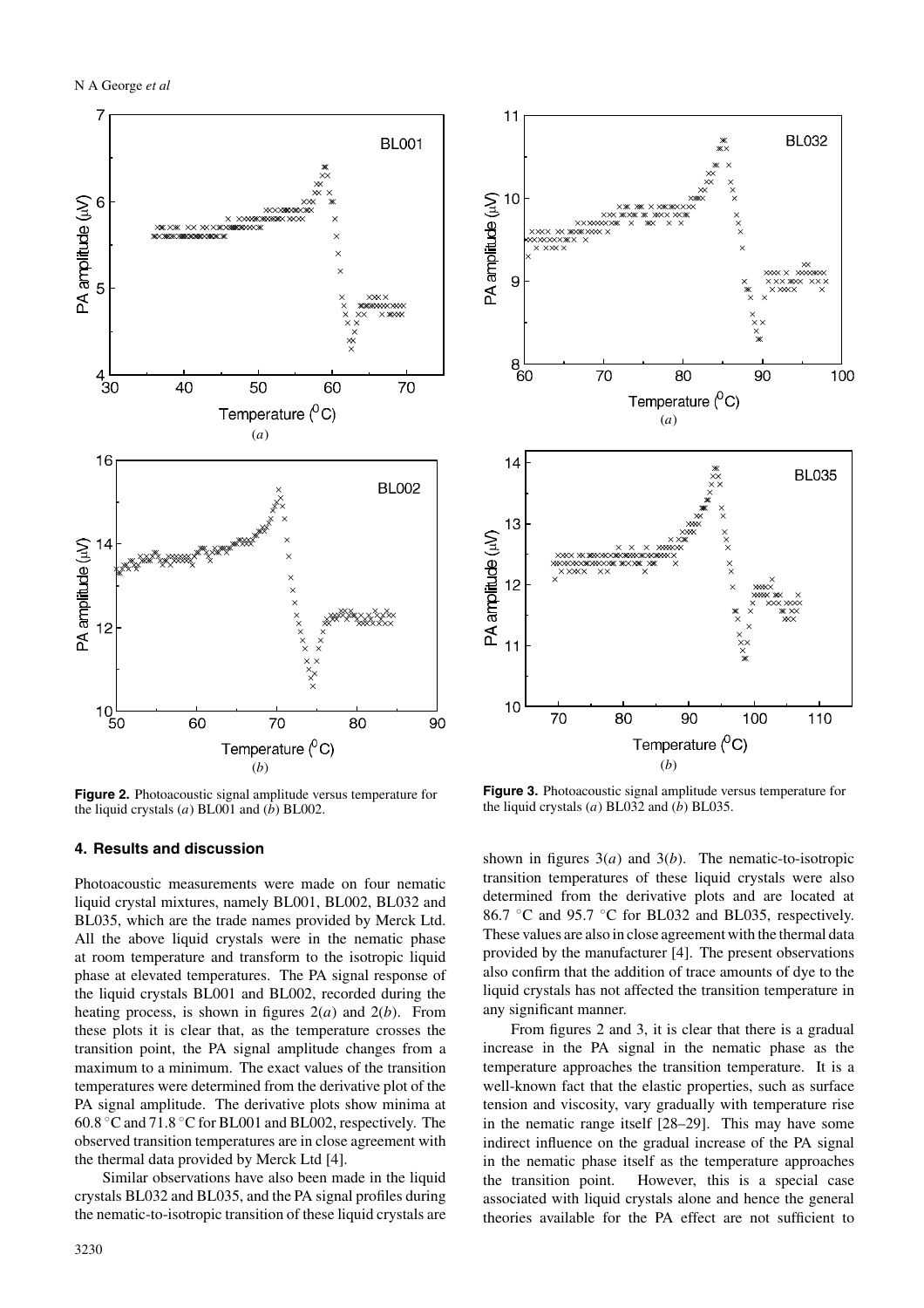

**Figure 4.** The (1/PA signal)  $\times (\mu_g/T_0)$  versus temperature plots for (a) BL001, (b) BL002, (c) BL032 and (d) BL035.

give a satisfactory explanation for the present observations. Another important result is that the signal amplitudes in the nematic and isotropic phases differ by a large value, as can be seen from figures 2 and 3. Even though the dependence of density on the PA signal is clearly explained in the Rosencwaig–Gersho theory, the change in volume, and hence the change in density, during nematic-to-isotropic transition will be less than 0.5% in most of the liquid crystals [29–32]. Thus, density change cannot account for such a large difference in PA signals in the two phases. But, it is a well-known fact that the nematic phase possesses a strong light scattering property compared to the isotropic phase. In the present case, the sample is optically transparent at the excitation wavelength and hence the absorption and scattering processes will take place along the entire thickness of the sample. Under the present experimental conditions, such a multiple scattering effect in the nematic phase will increase the effective path length of the light beam inside the sample, leading to an increased light absorption and correspondingly an enhanced PA signal in the nematic phase compared to the isotropic phase, where the scattering is very weak.

The typical behaviour of  $[(1/PA \text{ signal}) \times (\mu_g/T_0)],$ which is proportional to the heat capacity, derived from the experimental data using equation (3), is shown in figure 4. A comparison of the present results with the heat capacity profile during the nematic-to-isotropic transition of many other liquid crystals shows that the present observation of a sharp dip structure prior to the transition point is not in perfect agreement with earlier reported high-resolution calorimetric data [20, 22]. One reasonable argument for this observation is that the Rosencwaig–Gersho model is purely a one-dimensional thermodynamical model in which the roles of physical parameters, such as viscosity, surface tension etc, have not been considered. Even if we used bulk samples for the studies, the PA signal is mainly contributed by a small thickness, called the first thermal diffusion length, within the sample. The thermal diffusion length in liquid crystals will be only a few tens of micrometres at the modulation frequency which we used. Hence, the present observation of anomalous behaviour may be due to some surface effects or due to a pre-transitional ordering or changes in physical parameters occurring prior to the transition point. However, under the present experimental conditions, the evaluation of